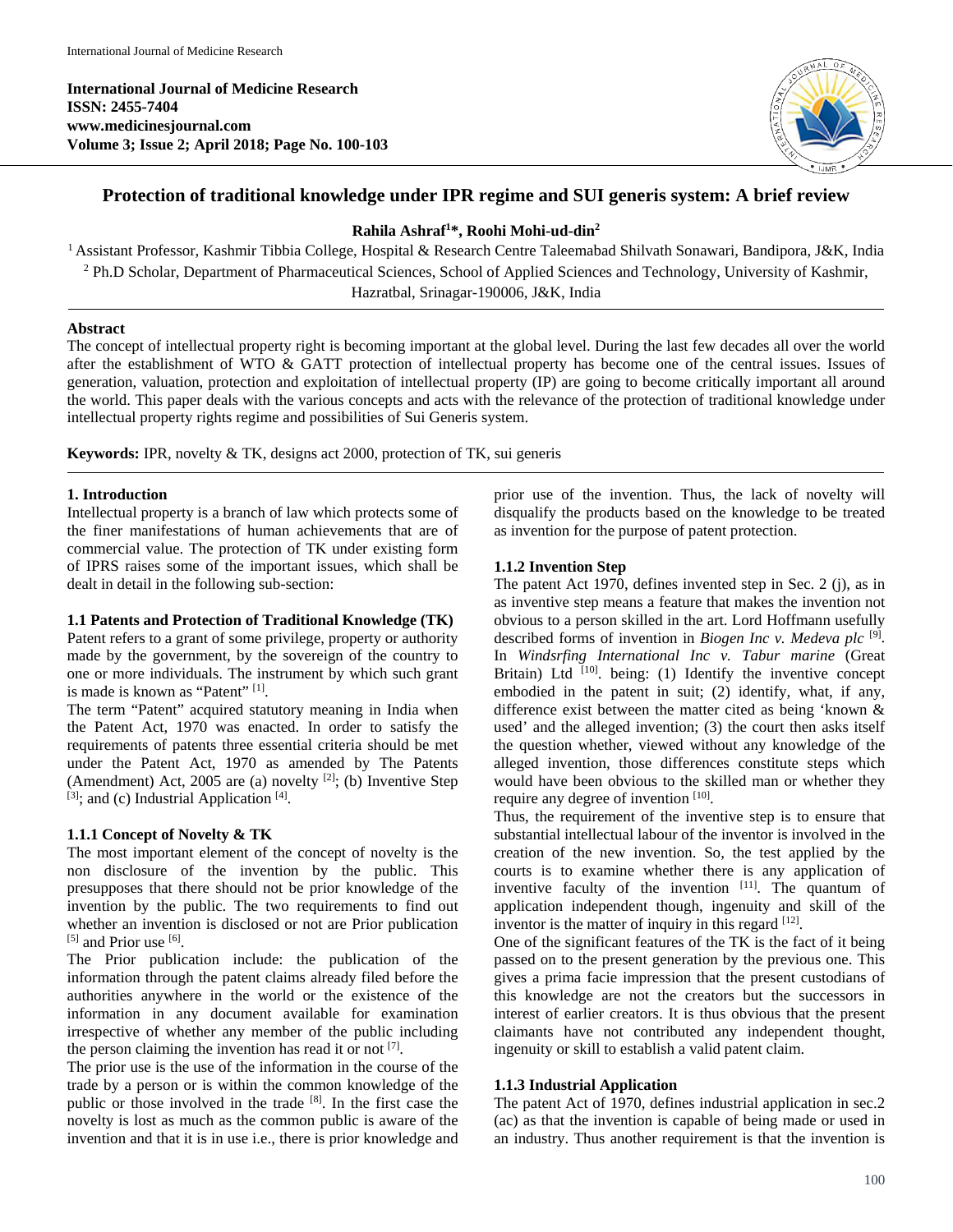capable of industrial application. This requirement demonstrates the practical nature of patent law, which requires that the invention should be something which can be made industrially or relate to an industrial process  $[9, 12]$ .

### **2. Copyright and Protection of TK**

Copyright is a property right that subsists in certain specified types of works as provided for by the Copyright, Design & Patents Act, 1998. Thus, copyright is an exclusive right given by law for a certain term of years to an author, composer etc. to print, publish and sell copies of his original work [13]. In order to secure copyright protection what is required that the author must have bestowed upon the work "sufficient judgement, skill, labour and capital" [14]. Thus to be eligible for copyright protection, work must be original, it must be fixed in some tangible form and it must qualify as a "work of authorship". Copyright protects the skill and labour by the author in the production of his work [15].

Thus, in order to get a copyright over the work, that work should be original. The question is whether TK falls within the ambit of originality. Identification of the holders of TK is not easily possible since it has originated over the centuries and it cannot be held by the community collectively. Therefore, TK cannot be given copyright protection. Moreover, the copyright cannot be vested in the entire tribe or community, as the law does not recognize community ownership.

#### **3. Trademarks, Geographical Indications and TK**

A trade mark is a visual representation attached to goods for purpose of indicating their trade origin [16]. Thus, a trade mark serves the purpose of identifying the source of origin of goods. Geographical indication (GI) denotes that the product originates from a particular place, which has a reputation for certain characteristics attributable to that place of production of manufacture [17].

TK can also not be given protection under both Trade Marks & GI basically for two reasons:

- i) Trademarks and Gis are applied for goods and services provided by certain properties, in form of goods and TK are intangible in nature.
- ii) The purpose of both Trademarks and GI is commercial benefit whereas the holders of TK may not always be interested in monetary benefit but may only want recognition.

### **4. Other IPRs- The Design Act, 2000 and The Semiconductor Integrated Circuits Layout-design Act, 2000**

It is an obvious fact that the very nature of TK is incapable of being given any protection under The Design Act, 2000 aims at protecting the designs which serve the purpose of visual appeal. A design in order be registerable under The Design Act, 2000 must be of some shape, configuration, pattern or ornamentation or composition of lines or colours applied to such article in any form, by any industrial process or means [18]. Semi-conductor Integrated Circuits Layout-Design, means to sell, lease, offer or exhibit for sale or otherwise distribute such semiconductor integrated circuit for any commercial purpose [19].

The existing form of IPRs is incapable to protect TK. They are not likely to work because of the inherent mismatch between

the protection that was created for finite, inanimate objects coming out of industrial activity and the flowing, mutable and variable properties of biological materials.

### **5. Sui Generis Protection of Traditional Knowledge 5.1 Sui Generis**

It is a Neo-Latin expression literally meaning of "its own kind" or unique in its characteristics. The term *Sui Generis* is used in the TRIPS Agreement in connection with the protection of plant varieties. It means that an IPR law of its own kind adapted to the specific needs of the crop sector [20].

In case of TK, it refers to the creation of a new national law or the establishment of international norms that would afford protection to IP dealing with GR or biodiversity and the biotechnology that might result. A Sui Generis system for the protection of the TK must aspire for:

- a) Providing positive protection of traditional knowledge as distinct from defensive protection;
- b) Providing protection of traditional knowledge in the intellectual property sense, through the creation of specific rights in intangible properties;
- c) Protecting the content of TK.

The issue of protection of TK, innovations and practices of indigenous/ local communities is currently on the agenda of different inter-governmental forums, including the WIPO, WTO and the CBD. The discussions at these forums are centered on numerous legal, economic, policy and scientific issues in TK protection under the IP regime.

Since the debate on sui generic of TK has heated up and because of the WIPO's bottom-up approach to the international protection of TK, based on the national experiences, a number of regional and national initiatives have been taken to protect TK under as sui generic model. As February 2002, at least twenty-two countries and certain regional integration organizations had made or were in the process of making available a *Sui generic* form of legal protection for TK-related subject matter  $[20]$ .

### **5.2 Some of the regional initiatives, to protect TK**

#### **5.2.1 The Organization of African Unity (OAU; now the African Union)**

This organization recognizes "community rights", and has introduced community intellectual rights and has specific provisions on farmers' rights [21].

#### **5.2.2 The Andean Community**

It accepts the sovereign rights of the Andean States over GRs and it lays down that there should be a fair equitable distribution of the profits to the respective indigenous people [22].

#### **5.2.3 The ASEAN Framework Agreement**

This agreement merely reiterates the language of the CBD; however, it also talks about the involvement of local/indigenous communities in decision-making on access to GRs and benefit-sharing [23].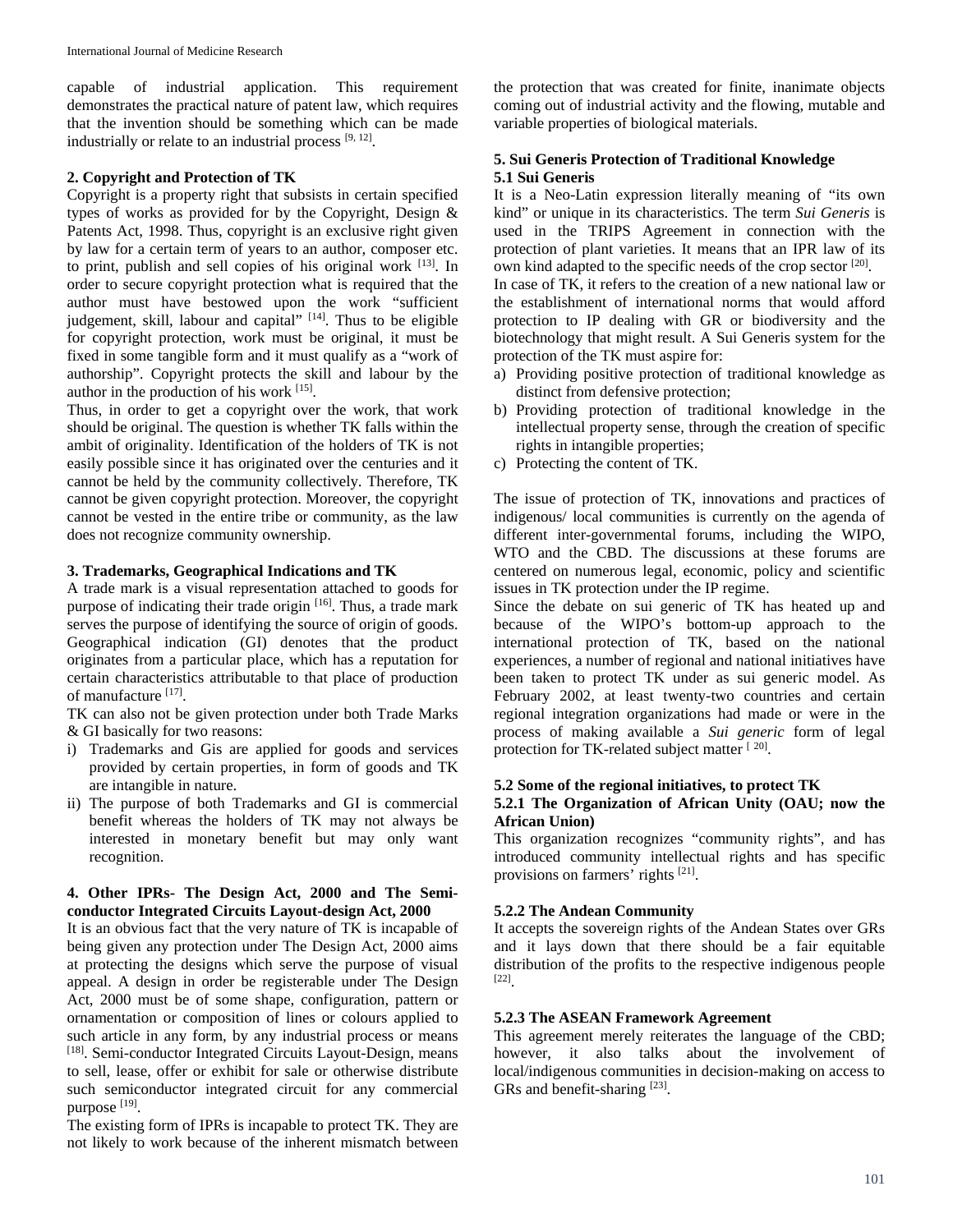# **5.3 Some of the national regimes which have enacted specific TK related laws**

#### **5.3.1 The Indian Sui generic measure**

In India, provision have been made for protecting TK in Biodiversity Act 2002, protection of Plant Varieties and Farmer's Right (PPVFR) Act, 2001 and patent (Amendment) Act, 2005.

### **5.3.2 The Brazilian Sui generic measure**

The Brazilian sui generis measure was enacted in 2001 to protect the TK associated with biodiversity <sup>[24]</sup>.

#### **5.3.3 Costa Rica law on Biodiversity**

It is basically aimed at giving effect to the CBD at the national level and thus is not a specific law on TK. It nevertheless recognizes community rights in TK, which doesnot require any prior declaration, express recognition or official registration and, as such may include practices which acquire that status [25].

#### **5.3.4 The sui generis regime of Panama**

Its objective is to protect the collective intellectual property rights and TK of indigenous communities through the registration, promotion, commercialization and marketing of their rights in such a way as to give prominence to indigenous socio-cultural values and cultural incentives and for social justice [26].

### **5.3.5 The Indigenous Peoples' Rights Act of 1997 (Phillippines)**

In its regulation, Executive Order No. 247 dated 18 May 1995, protects the rights of indigenous communities in TK in general, including the rights to limit the access of researchers in their ancestral domains/land or territories and to receive royalties from the income derived from any of the researchers conducted and from resulting publications  $^{[27]}$ .

# **5.3.6 Thailand: The Plant Varieties Protection Act 1999 and the Act on the promotion and protection of Traditional Thai Medicinal intelligence**

The Plant Varieties Act recognizes communities' rights when a plant variety only exists in a particular community, and registration with the local government organization is mandatory to enjoy the right. The Traditional Medicinal Intelligence Act categorizes "traditional formulas" into categories labelled as "national formula", "private formula" and "general formula". General formula can be used by any citizen whereas private formula can be used by the owner and the third parties with his consent.

A review of the *Sui generic* regimes reveals a great diversity in approaches in the scope and modes of protection of TK. While some of them are comprehensive and include tangible and intangible elements of TK- such as Panama's which includes traditional culture expressions- most of them are limited to biodiversity and genetic resources, access to those resources and benefit-sharing from their utilization.

These laws do not provide any distinct approach towards enforcement of rights or mechanisms and remedies available for the infringement of these rights. Enforcement of rights within a national legal system is an important aspect of any

effective regime, a fact which has been overlooked in these national efforts [28].

### **6. Conclusion**

Thus, the national and regional regimes as examined above suggests a great diversity in approaches, scope, types of rights and modes of implementation. These national/ regional *Sui generic* initiatives for the protection of TK have been constructed on the basis of the special needs of individual countries, depending upon their cultural and political conditions. However, a single all-encompassing Sui generic regime of protection of TK may not be flexible enough to accommodate the local needs of individual countries. Therefore, any international regime on the protection of TK has to take into account this diversity, prompted by individual countries' needs and perceptions towards TK, and also address the more formidable aspects of its enforceability and monitoring.

**Conflicts of interest:** There are no conflicts of interest.

#### **7. References**

- 1. Wadehra BL. Law Relating to Intellectual property, 2004, 4.
- 2. Section 2(I).
- 3. Section 2(ja).
- 4. Section 2(ac).
- 5. Section 64(f).
- 6. Section 64(e).
- 7. Lalubhai Chakubhai Jariwal V. Chimanlal & Co. AIR 1936 Bom. 99.
- 8. Automated Coll Winder Co. Ltd. V. Taylor Electrical Instruments Ltd. RPC 41, 1994.
- 9. 22 (1977) RPC 1.
- 10. 22(1985) RPC 59 at 73.
- 11. Bishwanath Prasad Radhey Shyam v. Hindustan Metal Industries. AIR 1982 SC 1444.
- 12. Killick V. Pye, RPC 366, 1958.
- 13. David Bainbridge, Intellectual property 27, 2002.
- 14. Section 13(1) of Copyright Act, 1957.
- 15. Ravencraft V. Herbert, RPC 103, 1980.
- 16. Section 2(1) (zb) of Trade Marks Act, 1999.
- 17. Section 2(e) of Geographical Indication of Goods (Registration and Protection) Act, 1999.
- 18. Section 2 (d) of The Designs Act, 2000.
- 19. Section 2(e) of the semiconductor integrated circuits layout Design Act.
- 20. Intergovernmental Committee on Intellectual properties and Genetic Resources, Traditional knowledge, Folklore, available at http://wipo.int/edcos/mdocs/tk/en\_grtkf\_ic\_3/ wipo\_grtk\_)ic\_37.pdf visited on10.3.2013.
- 21. African Model Legislation for the protection of the rights of local communities, farmers breeders and for the regulation of access of biological resources.
- 22. Hoffmann BT. Art and culture Heritage: Law policy and practices.
- 23. The Asean Framework Agreement on access to Biological and Genetic Resources, available at http://www.grain.org/bi\_files/asean-access-2000-en.pdf visited on 17.4.2013.